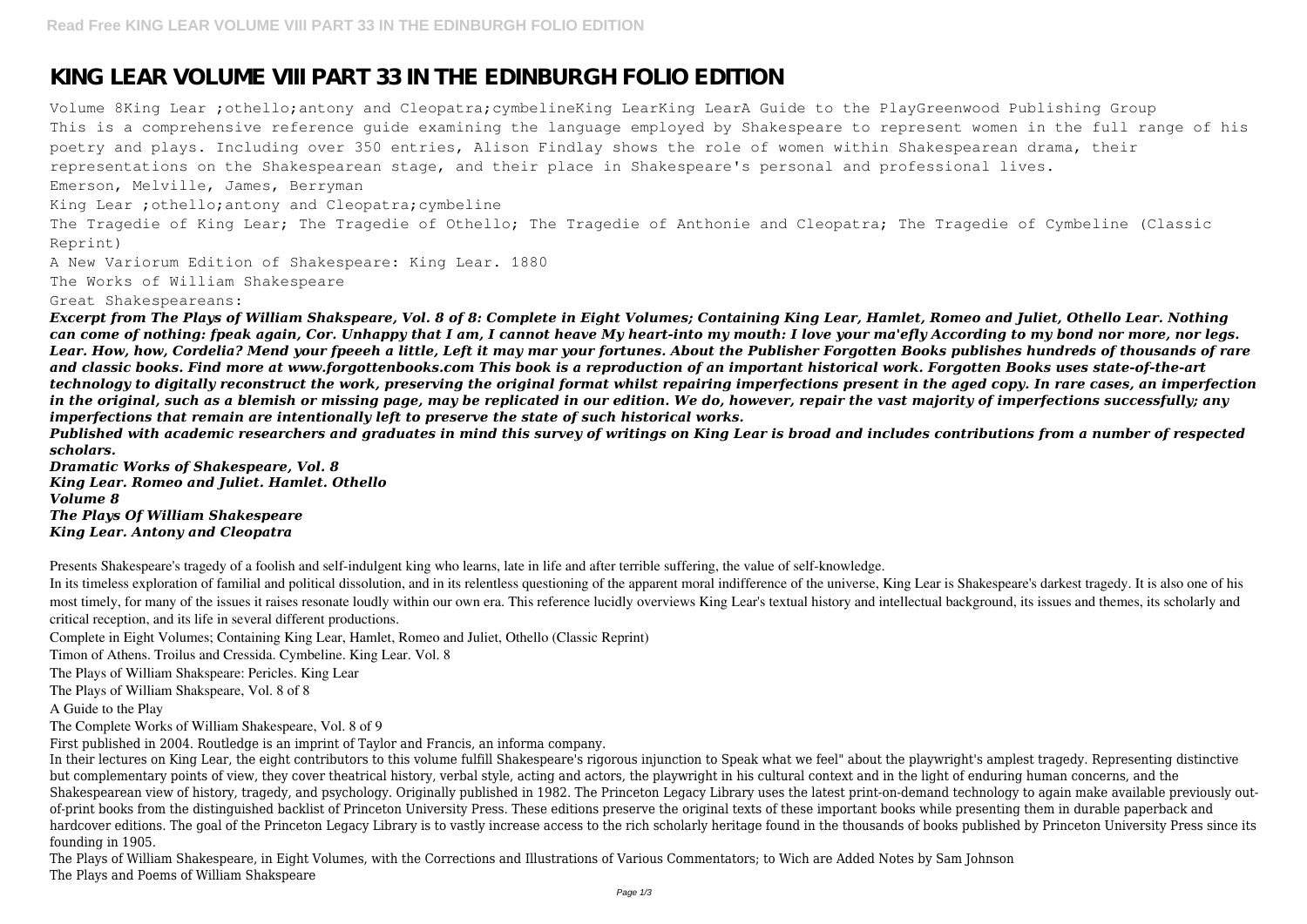Women in Shakespeare

A Dictionary

An Annual Survey of Shakespeare Studies and Production

Shakespeare Survey: Volume 55, King Lear and Its Afterlife

*Excerpt from Dramatic Works of Shakespeare, Vol. 8: The Tragedie of King Lear; The Tragedie of Othello; The Tragedie of Anthonie and Cleopatra; The Tragedie of Cymbeline Glow. Sir, this yong Fellowes mother could; whereupon she grew round womb'd, and had indeede (sir) a Sonne for her Cradle, ere she had a husband for her bed. Do you smell a fault? Kent. I cannot wish the fault undone, the issue of it, being so proper. Gian. But I have a Sonne, Sir, by order of Law, some yeere elder then this; who, yet is no deerer in my account, though this Knave came somthing sawcily to the world before he was sent for: yet was his Mother fayre, there was good sport at his making. About the Publisher Forgotten Books publishes hundreds of thousands of rare and classic books. Find more at* www.forgottenbooks.com This book is a reproduction of an important historical work. Forgotten Books uses state-of-the-art technology to digitally reconstruct the work, preserving the original format whilst repairing imperfections present in the aged copy. In rare cases, an imperfection in the original, such as a blemish or missing page, may be replicated in our edition. We do, however, repair the *vast majority of imperfections successfully; any imperfections that remain are intentionally left to preserve the state of such historical works. A review and record of current literature.*

*King Lear. All's well that ends well*

*A New Catalogue of the Circulating Library at No. 39, King Street, Cheapside*

*The Works of William Shakespeare: King Lear. Othello. Anthony and Cleopatra. Cymbeline*

*Narr&Drama Srce Sahakespeare*

*A General Catalogue of the Books in the South Africa Public Library ... with a list of donors, office-bearers and the regulations of the institution. Compiled ... by the Librarian [Frederick Maskew]. King Lear*

Excerpt from The Complete Works of William Shakespeare, Vol. 8 of 9: With a General Introduction; Timon of Athens, Julius Caesar, Macbeth, Hamlet, King Lear Which this tragedy has risen. Dyce, indeed, The Shakespeare Society? A Timon, of date may be about 1600, in which appears of Timon's faithful steward, and. About the Publisher Forgotten Books publishes hundreds of thousands of rare and classic books. Find more at www.forgottenbooks.com This book is a reproduction of an important historical work. Forgotten Books uses state-of-the-art technology to digitally reconstruct the work, preserving the original format whilst repairing imperfections present in the aged copy. In rare cases, an imperfection in the original, such as a blemish or missing page, may be replicated in our edition. We do, however, repair the vast majority of imperfections successfully; any imperfections that remain are intentionally left to preserve the state of such historical works.

The 18th century was a wealth of knowledge, exploration and rapidly growing technology and expanding record-keeping made possible by advances in the printing press. In its determination to preserve the century of revolution, Gale initiated a revolution of its own: digitization of epic proportions to preserve these invaluable works in the largest archive of its kind. Now for the first time these high-quality digital copies of original 18th century manuscripts are available in print, making them highly accessible to libraries, undergraduate students, and independent scholars. Western literary study flows out of eighteenth-century works by Alexander Pope, Daniel Defoe, Henry Fielding, Frances Burney, Denis Diderot, Johann Gottfried Herder, Johann Wolfgang von Goethe, and others. Experience the birth of the modern novel, or compare the development of language using dictionaries and grammar discourses.  $++++$ The below data was compiled from various identification fields in the bibliographic record of this title. This data is provided as an additional tool in helping to insure edition identification: ++++ British Library T138596 In fact the dramatic works only. Includes in vol.8: 'A table of the several editions of Shakespeare's plays, collated by the editor'. London: printed for J. and P. Knapton, S. Birt, T. Longman, H. Lintot, C. Hitch [and 5 others in London], 1752. 8v., plates: ill., port.; 12°

Containing, The Life and Death of Richard the Third. The Life of King Henry the Eighth. The Life and Death of King Lear. Volume the Seventh CONTAINING, The LIFE and DEATH of RICHARD the THIRD. The LIFE of KING HENRY the EIGHT. The LIFE and DEATH of KING LEAR. VOLUME the SEVENTH Containing Upwards of Fifteen Thousand Volumes English, French, Italian, &c. ...

The Plays and Poems of William Shakespeare: King Lear. All's well that ends well

The Book Buyer

Containing King Lear, Hamlet, Romeo And Juliet, Othello

A comprehensive critical analysis of the most important Shakespearean critics, editors, actors and directors. This volume explores the interpretation and influence of Shakespeare in America.

One of the most popular of Shakespeare's plays, King Lear is also one of the most thought-provoking. The play turns on the practical ramifications of the words of Christ that we should render unto Caesar that which is Caesar's and unto God that which is God's. When confronted with the demand that she should render unto Caesar that which is God's, Cordelia chooses to "love and be silent". As the play unfolds each of the principal characters learns wisdom through suffering. This edition includes new critical essays by some of